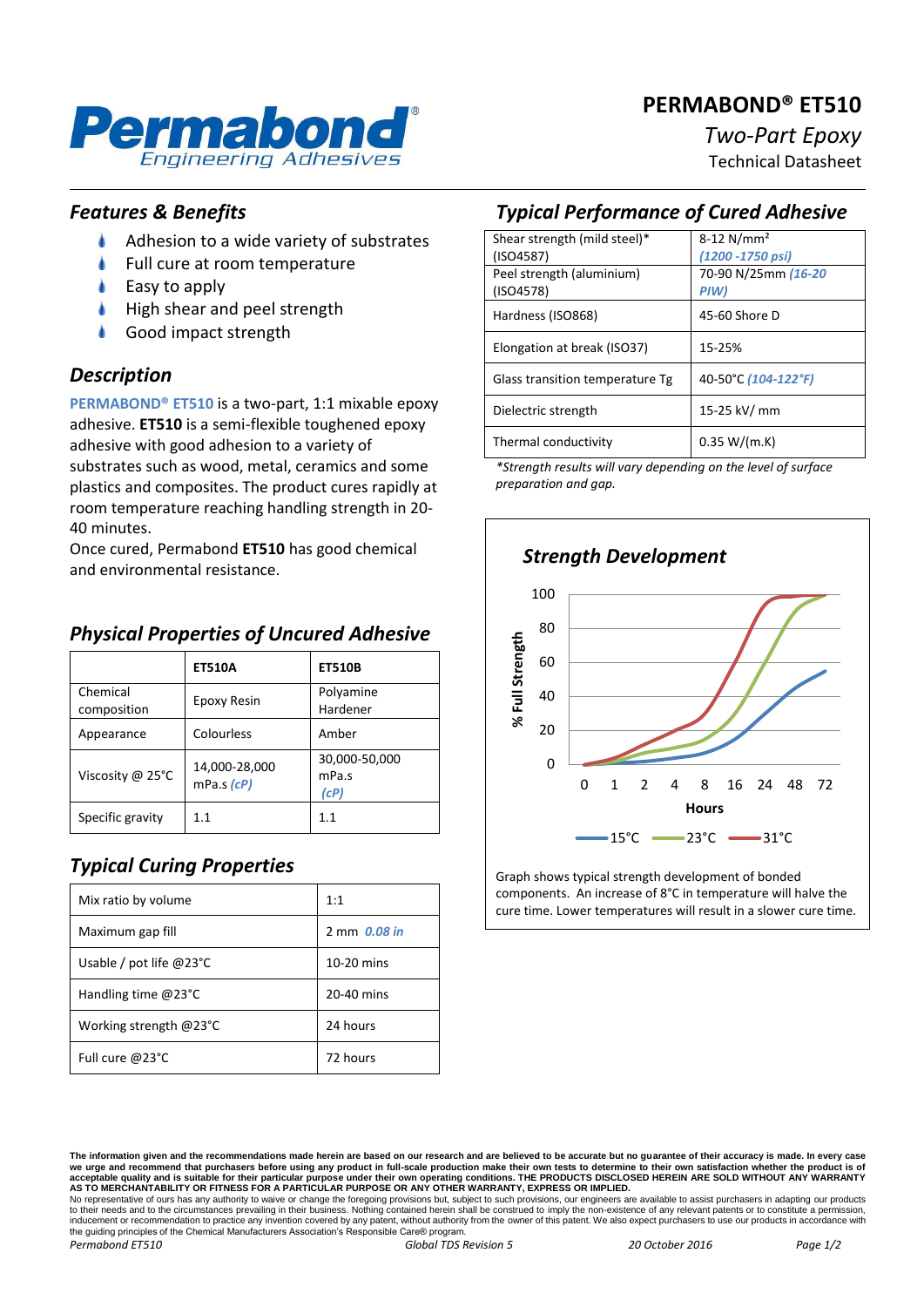

*"Hot strength" shear strength tests performed on mild steel. Fully cured specimens conditioned to pull temperature for 30 minutes before testing at temperature.*

ET510 can withstand higher temperatures for brief periods (such as for paint baking and wave soldering processes) providing the joint is not unduly stressed. The minimum temperature the cured adhesive can be exposed to is -40°C (-40°F) depending on the materials being bonded.

#### *Additional Information*

This product is not recommended for use in contact with strong oxidizing materials.

Information regarding the safe handling of this material may be obtained from the safety data sheet.

Users are reminded that all materials, whether innocuous or not, should be handled in accordance with the principles of good industrial hygiene.

**This Technical Datasheet (TDS) offers guideline information and does not constitute a specification.**

#### *Storage & Handling*

| Storage Temperature | 5 to 25°C (41 to 77°F) |
|---------------------|------------------------|

#### *Surface Preparation*

Surfaces should be clean, dry and grease-free before applying the adhesive. Use a suitable solvent (such as acetone or isopropanol) for the degreasing of surfaces. Some metals such as aluminium, copper and its alloys will benefit from light abrasion with emery cloth (or similar), to remove the oxide layer.

#### *Directions for Use*

- 1. Dual cartridges: a) Insert the cartridge into the application gun and guide the plunger into the cartridge. b) Remove the cartridge cap and dispense material until both sides are flowing. c) Attach the static mixer to the end of the cartridge and begin dispensing the material.
- 2. Apply material to one of the substrates.
- 3. Join the parts. Parts must be joined within 10-20 minutes of mixing the two epoxy components.
- 4. Large quantities and/or higher temperature will decrease the usable life or pot life.
- 5. Apply pressure to the assembly by clamping for 40 minutes or until handling strength is obtained.
- 6. Full cure will be obtained after 72 hours at 25°C (77°F). Heat can be used to accelerate the curing process.

### *Video Links*

Surface preparation: <https://youtu.be/8CMOMP7hXjU>



Two-part epoxy directions for use: <https://youtu.be/GRX1RyknYqc>

*www.permabond.com • UK: 0800 975 9800 • General Enquiries: +44 (0)1962 711661 • US: 732-868-1372 • Asia: + 86 21 5773 4913 info.europe@permabond.com info.americas@permabond.com info.asia@permabond.com*

**The information given and the recommendations made herein are based on our research and are believed to be accurate but no guarantee of their accuracy is made. In every case**  we urge and recommend that purchasers before using any product in full-scale production make their own tests to determine to their own satisfaction whether the product is of<br>acceptable quality and is suitable for their par No representative of ours has any authority to waive or change the foregoing provisions but, subject to such provisions, our engineers are available to assist purchasers in adapting our products to their needs and to the circumstances prevailing in their business. Nothing contained herein shall be construed to imply the non-existence of any relevant patents or to constitute a permission inducement or recommendation to practice any invention covered by any patent, without authority from the owner of this patent. We also expect purchasers to use our products in accordance with the guiding principles of the Chemical Manufacturers Association's Responsible Care® program *Permabond ET510 Global TDS Revision 5 20 October 2016 Page 2/2*